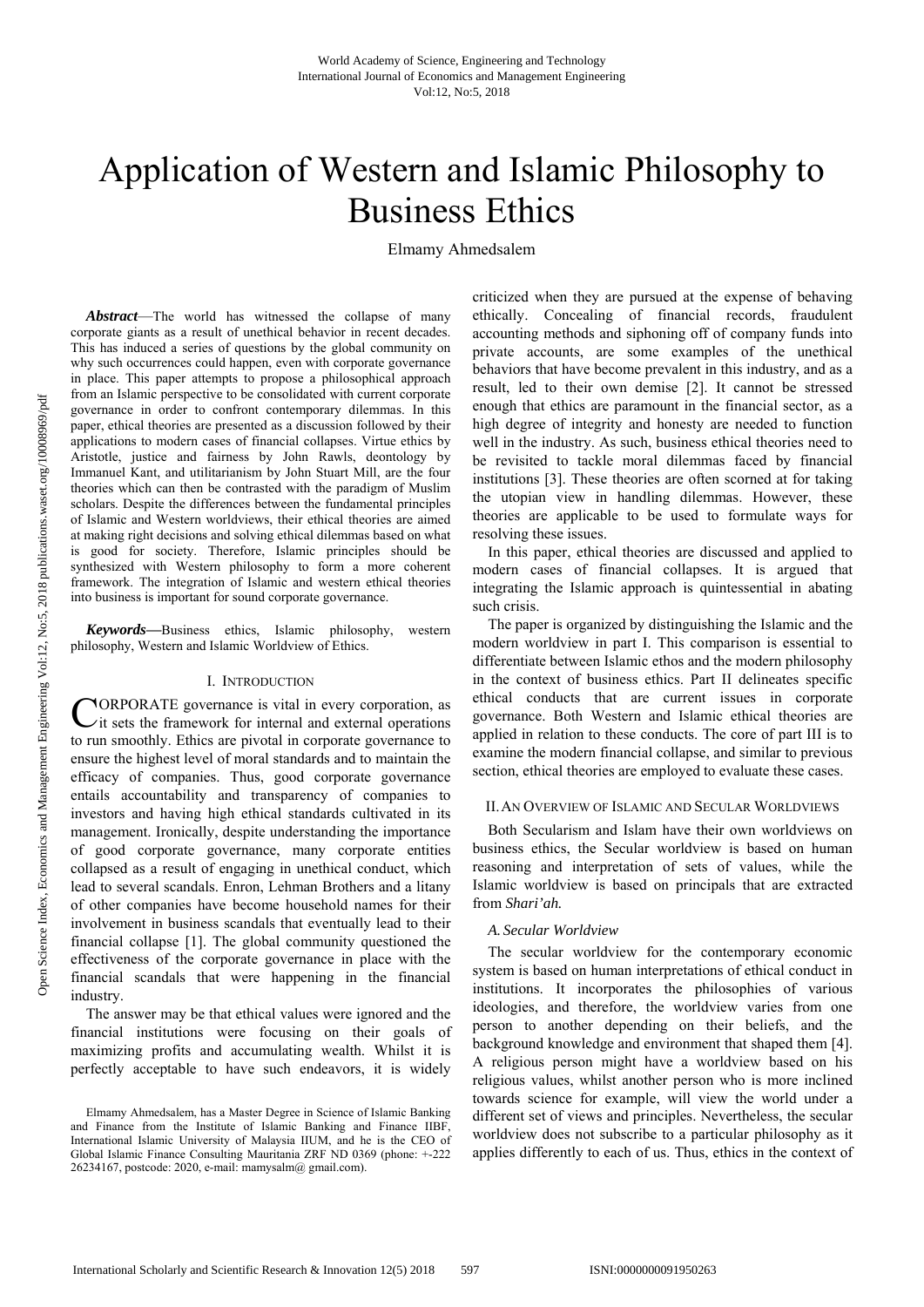business activities remains subjective; however, it is universally accepted to behave according to what is identified as moral or immoral in society.

#### *B.Islamic Worldview*

The Islamic worldview embodies the principles which can be extracted from the three main sources: *Al-Qur'an*, *As-Sunnah* and *Athar*. The concept of *Tawhid* (Oneness of God) is the core of the Islamic economic system; this is clearly contrasted from the modern worldview which is devoid of incorporating any religious value.

The concept of *khalifah* (vicegerent) is another important concept which states that man is conferred with *amanah* (trust) on this earth when dealing with the universe and its environment. This is mentioned in the Suraah Al-Baqarah 2:30:

## *"Behold, thy Lord said to the angels: "I will create a vicegerent on earth."*

This stewardship obliges man to act in good spirit when dealing with the resources given to them. Thus, the underlying philosophy of all human activities, including any financial activity, is towards the objective of *falah* (success) in the Hereafter.

The ethical dimension, as seen in the Qur'an on the principles pertaining to business ethics, is stated in Suraah Al-Baqarah: 283:

*"…then if one of you entrust the other, let the one who is entrusted discharge his trust (faithfully), and let him be afraid of Allah, his Lord. And conceal not the evidence for he, who hides it, surely his heart is sinful. And Allah is All-Knower of what you do."* 

The three principles which can be extracted from this *ayaat* are justice, transparency and accountability. Islam does not condone injustice of any kind; this principle is an essential element of the Muslim faith. There should not be *zulm* (injustice) in business dealings. Transparency and accountability are elements of Islamic corporate governance, and this, are also reflected in the contemporary corporate governance. Accountability, from Islamic perspective, is to be accountable to both God as man is a *khalifah* (vicegerent) entrusted with resources, and also, *Hablumminnanas* (relationship between men), which is contractual relationship [5].

According to Beekun, there are five axioms of Islamic ethical philosophy, which is an extension of Al Ghazali's ethical work [6].

- 1) **Unity**: This is referred to as the concept of *Tawhid*. Islam holds a holistic view that combines all aspects of life such as political, economic, social and religious aspects.
- 2) **Equilibrium**: Fairness or *'adl* in all aspects of life which will engender best form of social order.
- 3) **Free Will**: Man is allowed to act as he wishes, but it should be within the limits of *Shari'ah*.
- 4) **Responsibility**: Man is answerable to his actions in the Hereafter, thus he has to act responsibly.
- 5) **Benevolence**: Altruism and compassion that ameliorate the lives of others is encouraged but not obliged.

Therefore, the brief introduction of the five axioms of Islamic ethical philosophy shows the difference in Western philosophy.

## III. ETHICAL ISSUES

The following section delineated the specific ethical conducts that are considered as current issues in corporate governance. Western and Islamic ethical theories are applied in relation to these conducts.

## *A. Ethics of Repricing and Backdating of Employee Stock Options*

Employee stock options, widely known as stock options, are offered by employers as part of the remuneration package to especially top managers to attract, motivate and retain high level officers with the objective to increase firm performance – to boost company's stock price [7]. It works just as call options; i.e., a type of derivative instrument, where employees have the option to buy shares at the exercise date and become shareholders of the company. Reference [8] explained that stock options allow employees to purchase a particular number of common shares of company stock at a specified price (called the strike price or option price) over a specified period of time, called the exercise date. Typically,

- 1) The option grant date (option date) is chosen when the stock option price is lower than the current price. In such cases, employees are said to be 'in-the-money'.
- 2) The strike price of the stock option is set to equal the market price at the option date to avoid recording compensation expense and incurring taxable income to the recipient [8].

When the option is granted at a certain actual grant date, the company has to record a compensation expense which will give effects to the company's declaration of yearly profit. In the following examples, we describe two possible scenarios happening on the actual grant date<sup>1</sup> and the respective accounting record for compensation expense.

The amount of compensation expense to be recorded by Company A is as follows.

Scenario 1. The quoted market price; i.e., company closing share price on the grant date equals to option price. (In this case, employees who are granted the stock option are said to be 'in-the-money').

On 1 January, 2010, Company A granted 100,000 common shares option at an exercise price of RM 10 per share. The exercise date is on 31 December, 2014 i.e., four years from the option grant date. The company share price closed at RM 10 per share.

#### 1/1/2010

| Market Price of Stock               | <b>RM10</b>  |
|-------------------------------------|--------------|
| Less: Stock Option exercise price   | <b>RM</b> 10 |
| Intrinsic: Value per share          |              |
| Compensation expense to be recorded |              |

<sup>&</sup>lt;sup>1</sup> Commonly, the actual grant date is the same as the measurement date. Measurement date is the date when accounting event occurs. It is the first date when the number of option shares and the exercise price are informed to the employees.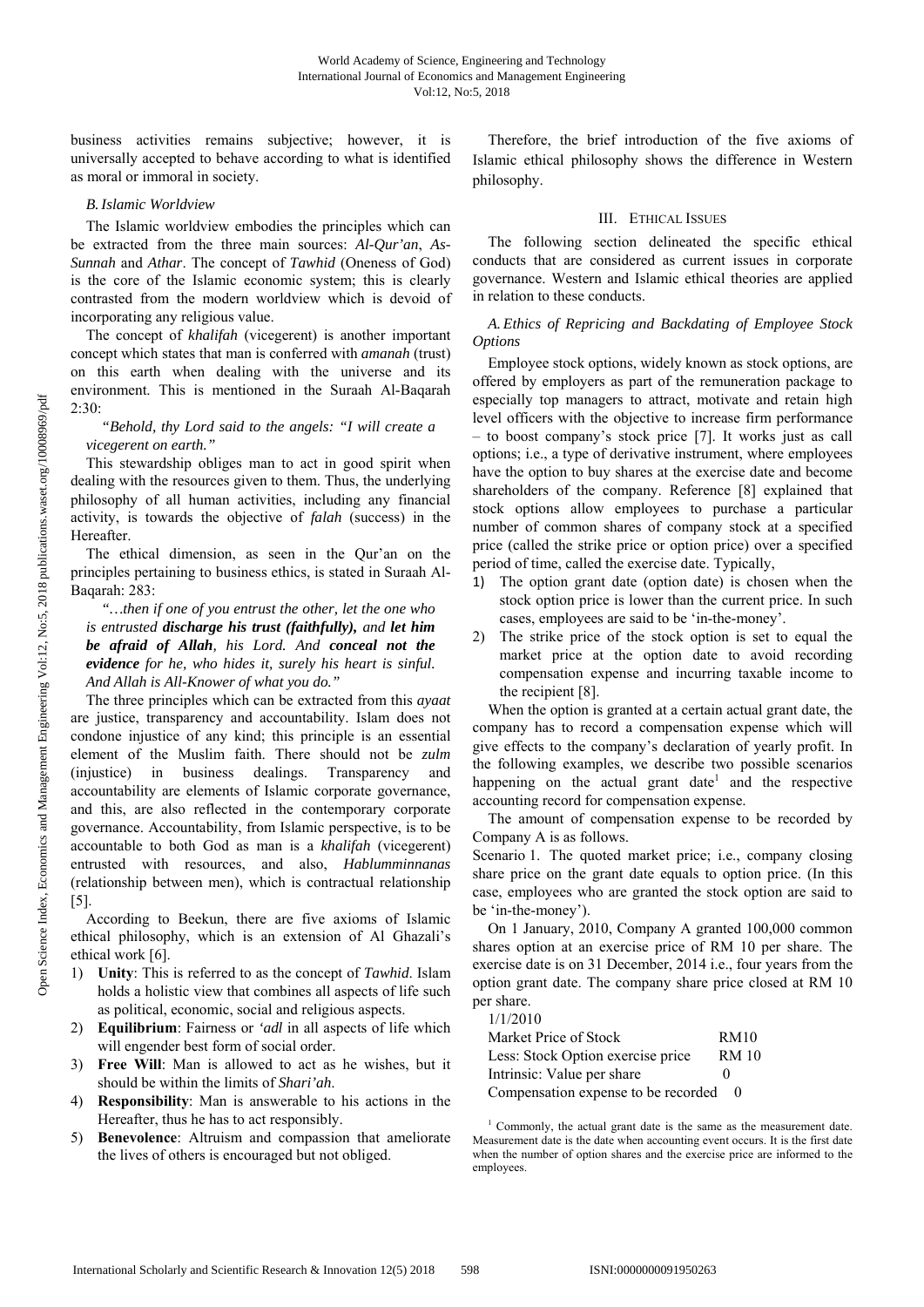# *(No of option shares X Intrinsic value per share) 4 years*

Scenario 2. The quoted market price, i.e., company closing share price on the grant date is above the option price. (In this case, the employees who are granted the stock option are said to be 'in-the-money').

On 1 January, 2010, Company A, grants 100,000 common shares option at an exercise price of RM 5 per share. The exercise date is on 31 December, 2014, i.e., four years from the option grant date. Company share price closed at RM 10 per share.

|  | 1/1/2010 |  |  |
|--|----------|--|--|
|  |          |  |  |

| Market Price of Stock             |         | <b>RM10</b> |
|-----------------------------------|---------|-------------|
| Less: Stock Option exercise price |         | <b>RM 5</b> |
| Intrinsic: Value per share        |         |             |
|                                   | - 1 - 1 |             |

Compensation expense to be recorded

*(No of option shares X Intrinsic value per share) RM 125,000* 

*4 years = 100,000 X RM 5 4* 

In this paper, however, the discussion on the ethics of repricing and backdating of stock option is not to question or understand the implication of such treatment from the accounting perspective rather, to discuss the ethical issues arising from the manipulation of stock options for the benefits of executives-owners i.e., the employee, via repricing and backdating activity. The following section describes the definition and a brief concept of repricing and backdating of employee stock option.

## 1. Options Repricing

The term Options repricing refers to the reprice of previously granted stock options to a price below the current market price. Such activity is carried out when the company's stock price fell below the option price, in other words, the option is out-of-the-money, or as it widely known, the underwater stock option. Repricing of a stock option would require variable accounting treatment from the modification date which creates a negative income statement impact equal to the number of repriced shares multiplied by the difference between the original option price and the year-end market price in which such accounting treatment will continue for each year until the options were exercised, forfeited or cancelled [8]. The ethical issue derived from the repricing activity is that, when more of the stock's market price rises after the repricing, there is greater reduction in the future earnings of the company; hence, this generates a lower share price from the investors (non-employee/non-executives shareholders) perspective, repricing of the stock option has lowered the value of the shares they are holding [8]. In other words, executives-shareholders are have the advantage when the stock options are repriced; while, investors who are nonexecutive shareholders will be disadvantaged with the reprising.

# 2. Options Backdating

Backdate refers to pricing the option's price to an earlier time than the actual grant date when the stock was trading at a lower price, so that employees gain profit when the stock appreciates in value [9]. It means that the date recorded by the executive is different from the date that the board of directors actually granted the option, and in such a case, the option is recorded in-the-money. Reference [7] shows that, options backdating may arise due to clerical errors, lax record keeping, or internal control system failure of a company. However, the ethical issue concerning options backdating is not with regard to the quantitative effect of options backdating, but with the qualitative aspect; that is, if the activity of options backdating is an intentional backdating is done by manipulating accounting reports and misrepresenting the firm's performance [7].

There are extensive literatures, such as Ryan Huldah [7] and Raiborn [8], arguing that the ethics of options backdating as it is, is done at the expense of non-employees/executives (investors-owners). In other words, the top managers of the company are not acting in the best interest of the investorowners and other stakeholders; instead, to achieve their personal interest, further posited that the backdating of grant dates is a stock option manipulation as it enables the executive to accumulate additional capital gain, and even, enables executives to benefit from the option before their actual period of service.

3. Repricing and Backdating of Employee Stock Option from Distributive Justice and Virtue Ethics by Aristotle

Aristotle's theory of justice says that everyone is equal, the proportional is what just is and what violates the proportion is unjust. The theory of virtue ethics says that an action is right if it is morally good to oneself and others [10]. While the former is easy to understand from a moral perspective, the latter focuses on good character or virtues in making an ethical decision. An ethical person would ask what sort of person would he or she be. The same situation applies for a company. An action is ethical if it demonstrates the virtues expected by the stakeholders. Integrity and transparency, courage, honesty, truthfulness, trustworthiness, loyalty, fairness, and justice are the values that should be portrayed in the environment of a company.

4. The Application of Distributive Justice and Virtue Ethics to Backdating and Repricing of Employee Stock Option

From the distributive justice and virtues ethics perspective, the action of repricing and backdating of stock options is inappropriate and unethical because shareholders (the employees/executives and non-employees) are treated differently, and such treatment manipulates and deceives other shareholders [10]. While employees and management hold the responsibility for the company's performance and financial results, they should not be exempted from company poor performance. As a consequence of the repricing activity, the investors who do not have the opportunity to have their options reset when the performance of the company is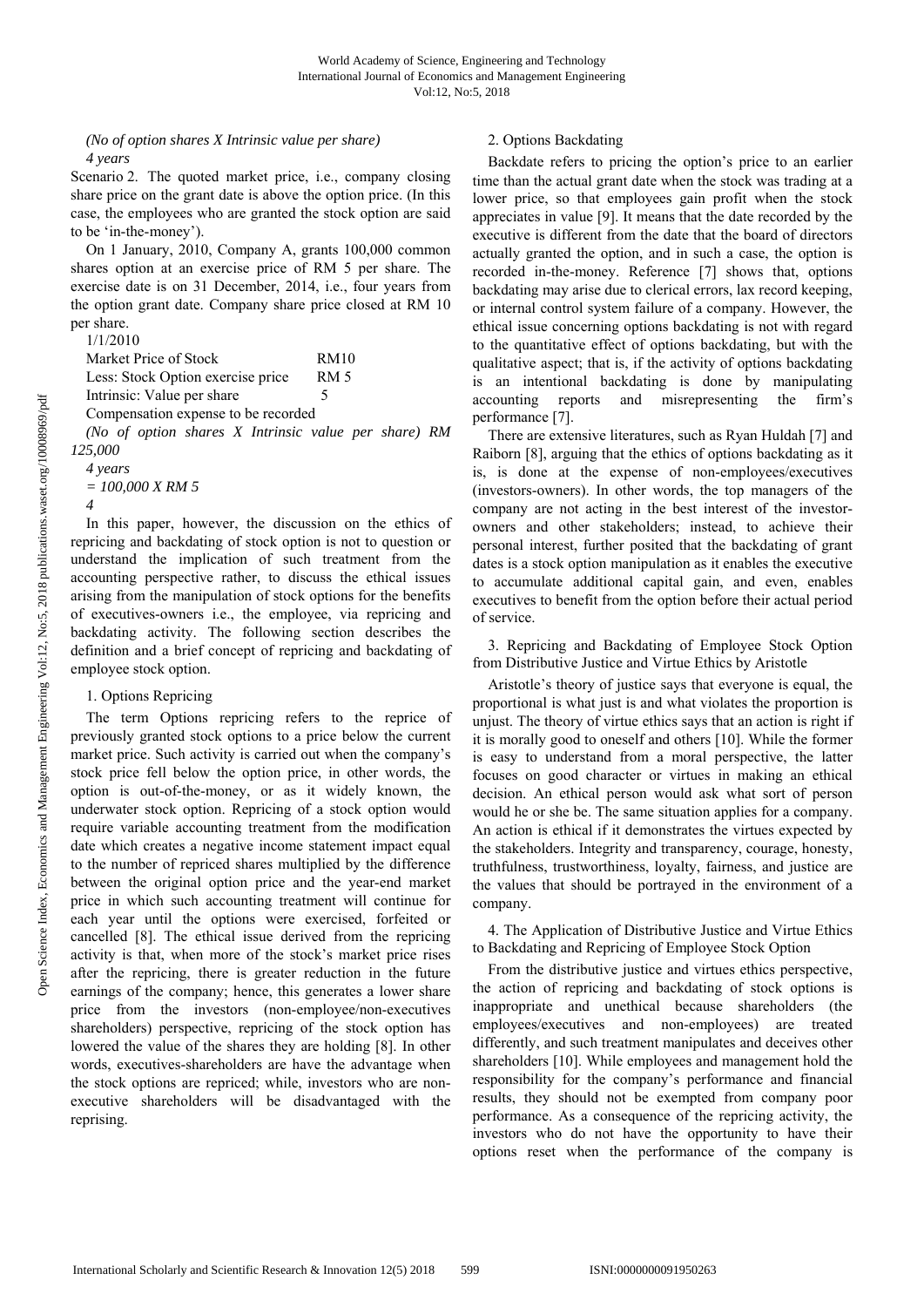unfavorable ended up holding a lower value of shares of the company.

From the understanding of the ethics of backdating, the management's inside knowledge discriminates all the other shareholders who do not know the good or bad news of the company performance [10]. By using the backdating strategy, the company is now acting selfishly, as it neglects nonemployees shareholders in order to sustain the interest and loyalty of the employees towards the company. Supposedly, all shareholders are investors in the company and are entitled to the profit derived from the business activities of the company; hence, employees and non-employees shareholders shall not be treated differently [10]. In such cases therefore, the company fails to consider fairness and rights of all shareholders and ignoring the virtues expected by the shareholders.

5. Islamic View on Repricing and Backdating of Employee Stock Option.

In Islam, the ultimate goal of life is to achieve *falah* (success) in the world, and the Hereafter. The rule of Allah always supersedes the human's rule of life at all times and situation. In any action, a man should ask himself whether the act is good in the sight of Allah, and whether the action is the *Sunnah* of the Prophet and the practice of the *Sahabah*  (*Athar*).

#### 6. Akhlak and Distributive Justice in Islam

In dealing with others, Islam emphasizes on *akhlak* - the act that is motivated by the conscious mind to act well as what Allah and the Prophet has bestowed. Imam Al-Ghazâlî defines that the *akhlak* of human beings in this world are directed towards following the path trodden by the Prophet S.A.W and the righteous ancestors. In everyday dealings with others (human and other creations of Allah), the righteousness or the wrongness of one is towards the purification of the soul and virtues. Al-Ghazâlî gives importance to the consideration of a "public benefit" (*maslaha*) by placing it as part of *Maqasid Shari'ah* (the objectives of *Shari'ah*).

According to Syed Muhammad Naquib Al-Attas, justice implies knowledge of the right and proper place for a thing or a being to be; of right against wrong; of the mean and limit; of spiritual gain as against loss; of truth as against falsehood [11]. Islam recognized the inequality of man among others, as Allah has created men with different skills and abilities. Such differences are natural. Some are responsible and have the capacity to be in-charge of others. That is why the constitution of society includes the employer-employee relationship; capital-labor relationship etc., and therefore, employees are compensated for their work, as mentioned in the verse of the Qur'an, Surah Al-Zukhruf, 43:32:

*"Do they distribute the mercy of your Lord? It is We who have apportioned among them their livelihood in the life of this world and have raised some of them above others in degrees [of rank] that they may make use of one another for service. But the mercy of your Lord is better than whatever they accumulate."* 

The Islamic concept is that, wealth and income should not be concentrated in the hands of a few people, rather it should be distributed – equitably distributed and shared among society as a whole.

7. Repricing and Backdating of Underwater Stock Options from an Islamic Perspective.

In our view, from an Islamic perspective, the repricing and backdating of underwater stock options is unethical. Our arguments are made on the basis that the management of the company with the knowledge of the stock price movements, would allow for the opportunity to manipulate the stock options grant price and make decisions that are not in the interest of all shareholders of the company; therefore, such actions are considered as unethical. Although the company may argue that such treatment is conducted for the company to survive in a competitive market, it does not mean that the interests of non-employee shareholders are not taken into consideration in the company's decision with regard to the sharing of the benefits of the company, as they are all shareholders of the company. The shareholders may view the company's actions as biased and not acting in the best interests of all, as such a decision ultimately shows that the integrity and virtue within the corporate's business profile is not upheld. Shareholders deserve fair treatment from the issuers of the shares, although it is legally accepted. Therefore, based on these arguments, the repricing and backdating of stock options is not considered ethical from an Islamic perspective as well.

#### *B. Ethics and Insiders Trading*

Insider trading can be defined as having access to nonpublic information on buying or selling securities from someone inside the company such as employees or the company's brokerages [12]. In other words, insider trading involves making deals with company stocks or bonds on the basis of information obtained, which is not yet available to the public, in order to increase one's wealth. It is about benefiting from private knowledge that has not yet been shared with the public.

There are obvious ethical issues regarding insider trading. Some market traders have access to non-public information, while others do not have access to that same information. This creates inequalities between the traders in the market.

Based on what we have stated above, we will examine the issue of insider trading from the justice and fairness point of view, and then we will judge it based on the *Shari'ah*  perspective*.* 

1. Insider Trading From a Justice of Rights Viewpoint by John Rawls

To assess the insider trading from justice perspective, we have to state that the justice concept has different meanings to different people. There are different views regarding what is considered justice and fair and to what extent such rights should be protected [13]. However, the core of justice goes in line with the concept of deontology which represents society's duty to treat everyone equally and fairly. This concept tends to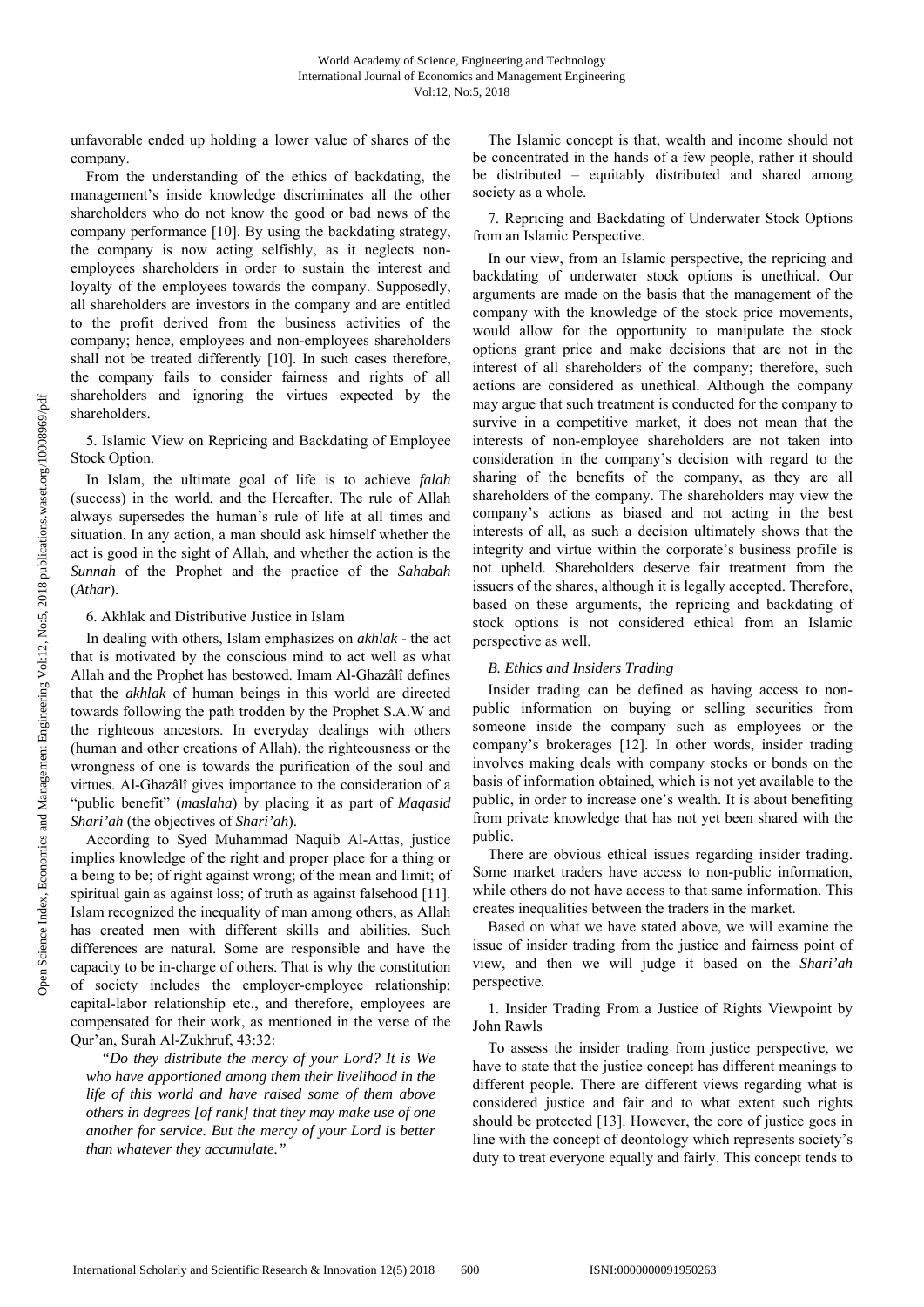see the purpose of justice as the protection of human rights. John Rawls argues that justice cannot be judged based on consequences or utilitarianism because certain acts' consequences may be seen as greater than the violation of people's rights. Rawls considers the purpose of justice as what he called, "natural duty of justice". Thus, the utilitarianism concept cannot be applied to achieve justice because "the law or policy that maximizes aggregate welfare or overall social efficiency might also violate rights, tramples on basic liberties, distributes wealth unfairly, or be otherwise unjust". On the other hand, James Rachels argued that consequences may not be the obstacle to treat somebody just and fair [14]. Moreover, regarding the financial market, the distributive justice concept should be considered as an important factor which is defined by Robert Kolb, as "the moral justification of how the goods and ills, or cost and benefits, of a society are distributed across its members" [15]. There are many theories dealing with distributive justice concept, such as egalitarian theory which focuses on the real distribution of outcomes, other theories taking into consideration different abilities of people because some may deserve more than others due to their ability to mobilize more resource. Libertarian focuses on "right to act in accordance with right to accumulate wealth or whatever which results from those rightful actions is just. These are some other views on distributive justice that may be relevant when dealing with the ethical aspect of insider trading and whether it is just or not.

According to Rawls, justice will take place when everyone takes into account what is needed by others [16]. The social contract between individuals will provide justice despite the existence of self-interest, because such a contract ensures that all parties negotiate from the same power position. His opinion on justice is deemed by many as being more ethical but it goes in line with the contemporary financial theory that is welcomed by the majority of moral agents due to its similarities with religious beliefs that all people are created equally and should be treated just and fair, and thus, no privileges should be given to one group and deprive on others. Thus, how the justice theory could be applied to insider trading to assess the ethical level of this practice?

## 2. Justice Theory Applied to Insider Trading

Financial market players mostly agree on the social contract that is based on fairness and justice. The contractor's conflict in the market should solve it appropriately to maintain confidence in the market to operate smoothly and properly Reference [17] argued that the meaning of fairness in the financial market could be released when "all parties have equal access to information relevant to asset valuation but are entitled to nothing more"; this statement mentions clearly that, it is unfair to use insider information because that may lead to some participations taking advantage of others, and this may result in the market not functioning as it should. Consequently, investors will tend not to enter the market due the perceived lack of transparency. In addition to that, insider trading violates the principle of "fair game of skill". According to this principle, the more skilled trader, the more chance he will benefit from his trading. However, with insider trading, he will benefit not because his skills, but because of access to non-public information from an "insider" in the company. Insider trading is unjust because the trader benefits not because of their skills but rather due to the unfair advantage of access to information that other traders do not have.

In our opinion, insider trading could be seen as transferring risk to others, so when the risk is transferred based on informational asymmetries or an unequal position of power, an ethical issue arises, as the risk is transferred from the knowledgeable to unknowledgeable party, who is then exposed to some degree of risk that they may not be willing to accept should the case be known. Kolb stated that when transferring, managing, or avoiding risk, it seldom paused to ask what has happened to the risk that has been escaped. Transferring risk using insider trading does not mean the risk has disappeared, but rather, it remains to harm other traders. As a result, using insider trading to transfer risk to others is not an ethical practice.

Based on the above discussion, we can state that insider trading is unjust, according to Rawls' "veil of ignorance". In his view, correct distributive justice should be the foundation of any financial market practice. If there is violation of distributive justice in the market, market players should be ethical when it comes to dealing with those who are violated. Decisively, Rawls stated that insider trading is unethical, as it violates the theory of justice which means the equal distribution of justice regarding the right to access all information by all traders whether they are inside or outside the company. According to Rawls theory, players in the market should not use inside trading to protect themselves because that may harm others. Moreover, traders have to consider the consequences of trading based on inside information because taking profit out of that is ethically questionable.

#### 3. Islamic View on Insider Trading

Insider trading, as it is stated previously, is prohibited by Islam because it does not in keeping with the principals of trading in Islam [18]. Insider trading is against the principles of justice and fairness, trustworthiness, as well as adequate and accurate information.

#### 4. Insider Trading and Justice in Islam

Insider trading contradicts with the principal of justice and fairness in Islam. It gives one party some advantages which may disadvantaged and harm another party. This is considered unfair as the non-public information will affect the price of the company's securities when that information is disclosed.

According to Al-Attas in his Islamic worldview, justice in Islam means to put things in the right place [11]. Everyone has to be just and fair when dealing with others. Islam came to establish justice on earth; therefore the Holy Quran contains many verses that talk about justice and fairness.

Al –Maidha, 5:8, Allah said:

*"Be fair and just, this is nearer to piety (Taqwa) "in* Surah Al-Hujurat, 49:9, Allah said *"act justly Allah loves*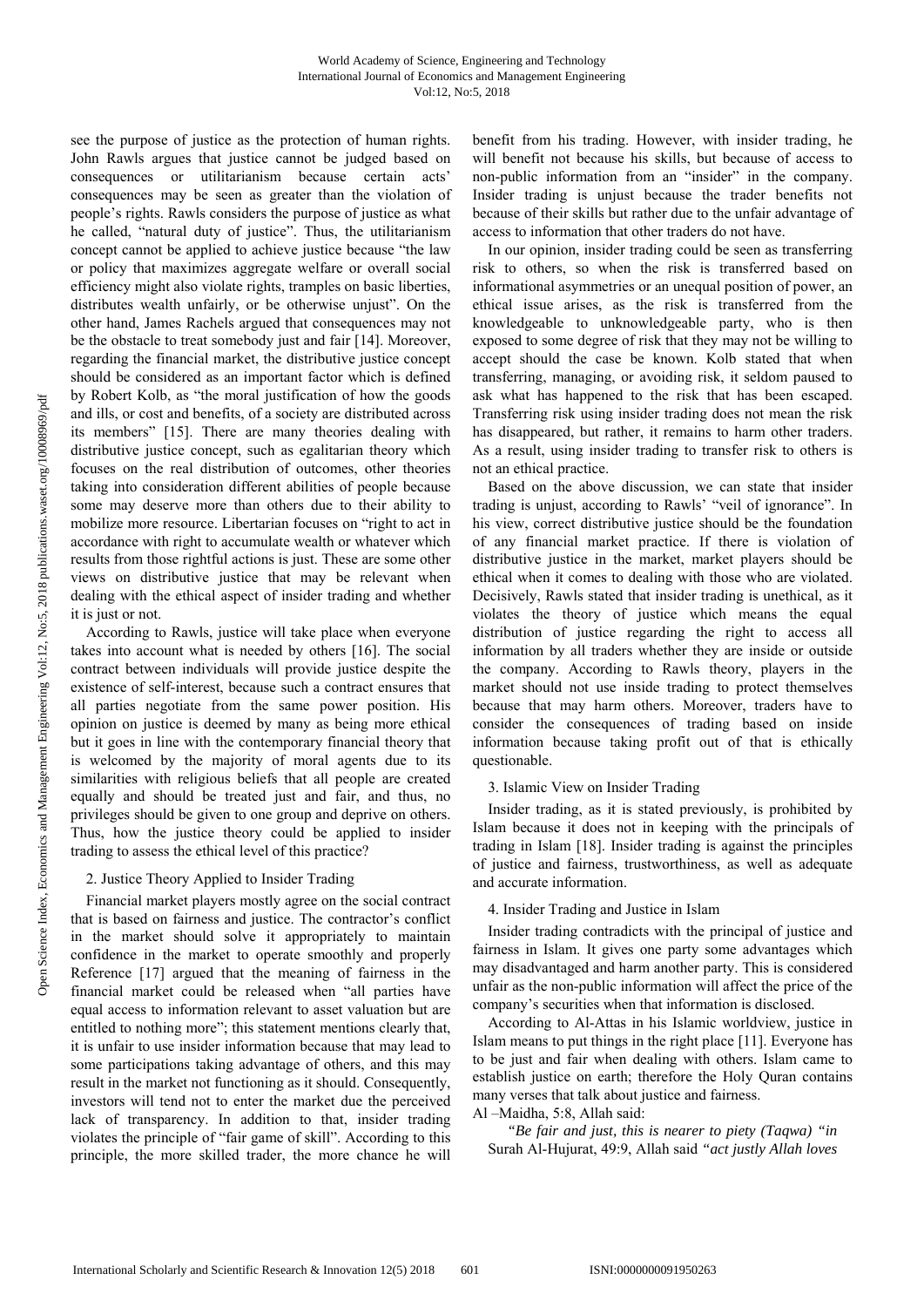*those who are just."*

5. Insider Trading and Trustworthiness in Islam

The non-public information is mostly available for the insider, who is someone trusted to keep that information until such time that it should be disclosed to the public. Until then, the insider, as a trustee, is disallowed in Islam to pass on or to use this information to make someone better off because the information only belongs to the company; therefore, disclosing such information is against the teaching of Islam.

There are many verses and *Sunnah* that emphasize the principals of honesty and trustworthiness. Allah says in the Quran, Surah Al Anfal, 8:27.

*"Ye that believe, betray not that trust of Allah and the messenger, nor misappropriate knowingly things entrusted to you."* 

The Prophet peace be upon him said:

*"The characteristics of a hypocrite are three "he tell lies when he speaks, if he makes promise he does not fulfill it, and when entrusted with something, he commits a breach of trust."* 

## IV. MODERN ETHICAL CASES IN FINANCIAL INSTITUTION

In order to illustrate how Islamic and western ethical theories could be applied in a contemporary corporation, we have selected two ethical cases in financial institutions, which are the cases of the demise of UK merchant bank, Barings Bank, and of US bank, IndyMac Bancorp Inc. Ethical theories are employed to evaluate both cases.

#### *A. The Demise of Barings Bank*

#### 1. Overview of the Case

London-based Barings bank was one of the oldest merchant banks in Britain, founded in 1762 by the Baring family. Baring had been relatively stable financially and was expanding its operations in various countries [19]. However, in 1995, the action of a single trader was able to bring this corporate giant to its knees in matter of days. Nick Leeson's initial success in amassing substantial profits propelled his position to general manager at the bank. Consumed by greed to acquire more, he began to take unnecessary risks in futures trading and then concealed them in a separate account. He deceived the management about his activities and distorted records to cover his tracks. His initial loss of GBP 2 million in 1992 ballooned to GBP 827 million in 1995 when the Kobe earthquake precipitated the crash of the Asian financial markets.

This debacle brought light to the failure of internal controls and the management of Baring bank which could have otherwise detected the financial shenanigans, which is the misrepresentation of financial performance. It became apparent that supervision is paramount in all business activities, and that for effective internal controls, segregation of duties is required.

#### 2. Deontological Ethics by Immanuel Kant

Deontology belongs to a category of ethical theories known

as normative ethics, which studies on appropriate behavior in various situations. The term 'Deontology' is derived from the Greek word "Deon" which means "duty". It is 'duty based' ethics which suggests that actions are judged based on conforming to a given a set of rules because "duty binds you to the rule" [20]. Therefore, it is a moral obligation to act according to a set of principles without the involvement of any human inclinations and desires.

Immanuel Kant theorized the categorical imperatives [3] in his book Groundwork of Metaphysic of Morals, which are:

 Act only according to that maxim whereby you can at the same time will that it should become a universal law.

In a nutshell, this imperative is referring to moral actions that are separate from any physical details and that any rational beings are able to use it. This categorical imperative is similar to the Prophet saying:

*Don't do unto others what you don't want others to do unto you.*

However, this imperative is not binding universally as it depends on different situations.

 Act in such a way that you treat humanity, whether in your own person or in the person of any other, never merely as a means to an end but always at the same time as an end.

This theory states that the end is subjective depending on each of us. However, a person should not use means such as themselves or others to reach an end that has no justice for others; thus, a person should act morally to achieve an end that is fair for everyone.

 Therefore, every rational being must so act as if he was through his maxim always a legislating member in the universal kingdom of ends.

Each person is bound to a set of universal laws which they must abide. However, in certain situations where an injustice takes place, then the person is allowed to act contrary to the laws. For example, lying is not allowed. But in cases where another person's life is at risk, then he is allowed to do so.

3. Application of Deontological Ethics to Baring Bank

In our opinion, the application of deontological ethics in analyzing the financial industry is germane as there are regulations or a set of laws given to abide by. Applying the three categorical imperatives as discussed above, it is clear that Leeson acted beyond the financial means of the company. His initial success in attaining profits spurred him on to acquire more, a move that was done at the expense of risking his company's assets. Instead of using his position as general manager for the bank's benefit, his greed allowed him to trade more assets which resulted in massive losses. Kant's first theory of "don't do unto others what you don't want others to do unto you" is relevant, implying that had his private assets or wealth on the line, he would have been more careful in making such decisions. His reckless behavior resulted in the bankruptcy of Baring Bank, which also would have lead to other employees of the bank losing their jobs. The second categorical imperative is applicable in this situation as his greed to obtain more wealth was at the expense of other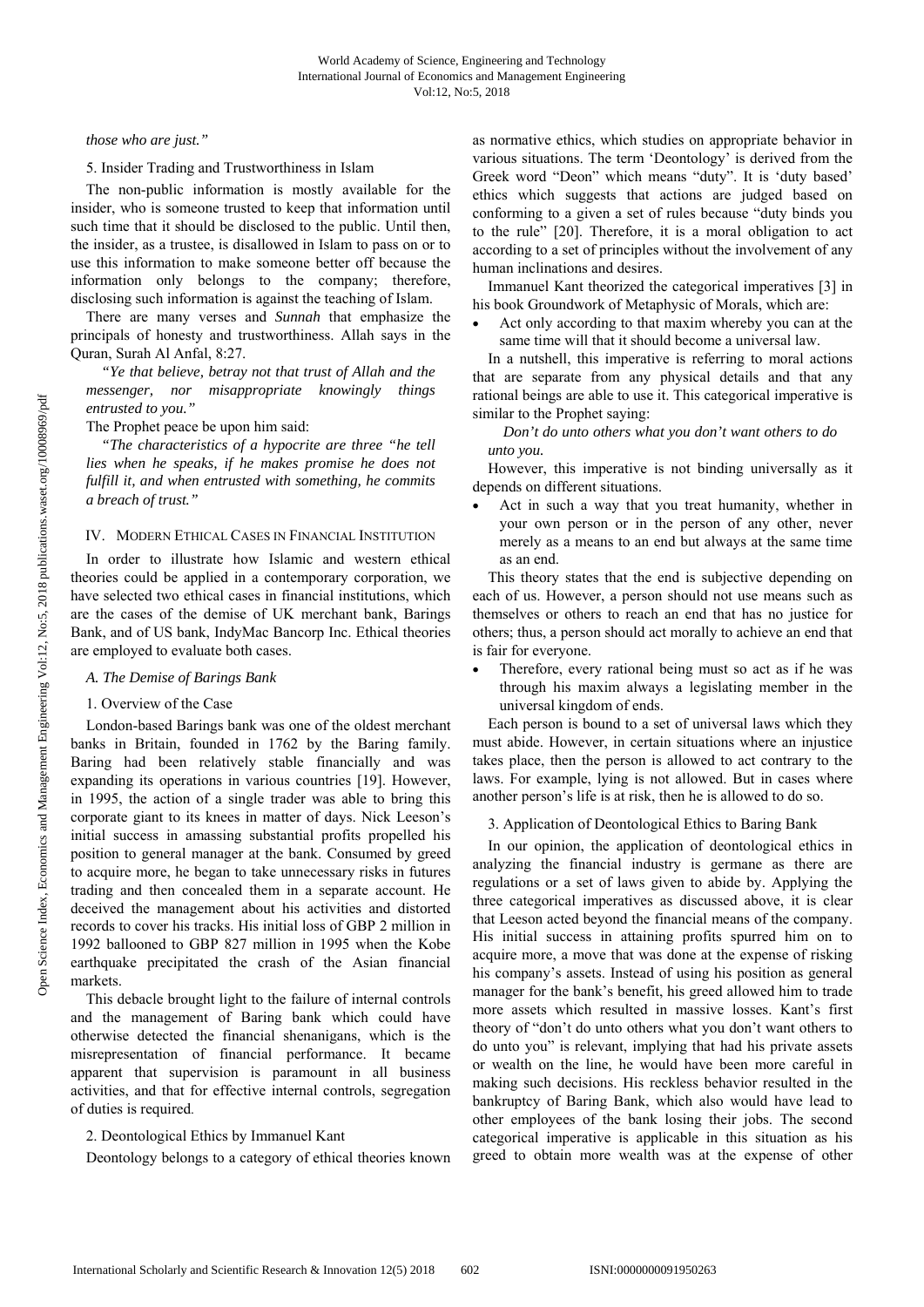people. Kant stated that people should not be exploited by other people. The exploitation of people is unjust to them.

Lastly, according to Kant, we are bound to universal laws unless in some situations it would adversely affect other parties. Lying and creating fake accounts to conceal the bank's losses are not considered as being bound to universal laws as his actions were to hide the shenanigans he had done. He should have been upfront about his activities even if this means losing his job.

## 4. The Ethics of Bearings Bank from Islamic Perspective

Although Kant's duty-based approaches seemed to be in line with Islamic principles, there are some differences in Islamic ethical concept [6]. According to Kant, the duty is based on universal laws and acceptance by every rational being. Acting upon our desires or for personal agendas is not morally worthy.

In Islam, acting upon our desires are judged too, as mentioned in the Hadith as narrated by Amirul Mu'minin, Abu Hafs 'Umar bin al-Khattab radiyallahu 'anhu, who said: I heard the Messenger of Allah, S. A. W, said:

"*Actions are (judged) by motives (niyyah), so each man will have what he intended. Thus, he whose migration (hijrah) was to Allah and His Messenger, his migration is to Allah and His Messenger; but he whose migration was for some worldly thing he might gain, or for a wife he might marry, his migration is to that for which he migrated."* 

Thus, Islam acknowledges that it is imperative for a Muslim is to have good intentions. However, in comparison to Kant's theory, good intentions should be based upon Islamic law. A good intention if is to commit an unethical action, is not deemed as ethical.

Furthermore, to commit a forbidden act for the sake of a good outcome is also not allowed. For example, giving *dawah* is a praiseworthy act however if it is done by mixing forbidden acts, then it is not allowed. In a nutshell, the end does not justify the means.

5. Application to Baring Bank Case Using the Ethics of Imam Ghazali

Al-Ghazali's ethics are similar to the deontological ethics. He had pointed out specific duties pertaining to business conduct and some that are discussed by [21].

- The duty of individuals is to avoid behaving in a manner that will cause harm or injustice to others.
- The duty to be honest in transactions by not praising a commodity for its quality, which is not a true reflection of it. Also, defects of the commodity should not be hidden.
- To behave in a way that benefits the other party is considered as a higher duty of individuals.
- To be reminded of the Hereafter (Aakhirah) in all business transactions.

From our understanding, Al-Ghazali's ethical philosophy is similar to Kant's categorical imperatives, as he was concerned with ethical behavior between partners in business transactions to avoid harm caused. In the case of Baring bank, the analysis is identical to Kant such that Leeson's behavior had resulted in bankruptcy and loss of jobs. He should have been honest with his dealings from the start; especially, if the losses in his trading were starting to get out of control. This could have prevented the Bank from insolvency by managing the damage done.

Leeson may not subscribe to Islamic principles, and thus he will not be concerned about being questioned in the Hereafter. However, to inculcate that fear of losing something valuable as a result of unethical action could prevent one from doing so. The laws have specified the punishments for unethical behavior which in Leeson's case, he was imprisoned for six years. In our opinion, tightening of laws by increasing punishments might prevent future misdemeanors.

# *B. The Fall of IndyMac Bancorp Inc*

In July 2008, IndyMac Bancorp Inc. collapsed as a result of subprime lending. The bank had given loans to customers/borrowers without requiring proper documentation or statement of income and assets of the borrowers. Ironically, the Office of Thrift Supervision (OTS), who was the regulator at that time, allowed IndyMac to backdate a capital infusion from its parent company so that the bank maintained its wellcapitalized status. Two ethical questions are developed from this case. First, is it ethical to give out loans to customers without knowing the customer's financial position and its ability to repay the loan as stipulated in the loan agreement? Secondly, is it ethical to allow financially unstable institutions to mislead the stakeholders?

1. The Ethics of IndyMac Bancorp Inc. From Teleological (Utilitarianism/Consequentialism) Perspective by John Stuart Mill

John Locke (1632-1704), Jeremy Bentham (1748-1832), James Mill (1773-1836) and John Stuart Mill (1806-1873) are English philosophers who examined ethics from a teleological perspective. Teleology comes from the Greek word *telos,* which means end, consequence, and results. Teleological theories study ethical behavior in terms of the results or consequences of ethical decisions [22]. According to the theory, an action is right of it promotes the best consequences that promote the greatest pleasure for all people who will be affected by the decision. The utilitarian or consequentialism theory analyzes the case as to what would be the implications of the bank's action to the stakeholders of the company – IndyMac's employees, which include top management, OTS, IndyMac's investors, IndyMac's customers, the communities that IndyMac served such as charitable institution as part of the bank's Corporate Social Responsibility, etc., and from the this point of view, this subprime mortgage is obviously unethical since it has caused misery on the side of the bank itself as well as other stakeholders [2]. As a result of IndyMac's aggressiveness in lending, the bank purposely ignored the capability of the customers to pay the extended loan. In the end, because of greed and its ignorance of credit risks, IndyMac suffered severe liquidity crisis.

To answer the question of whether the bank's action to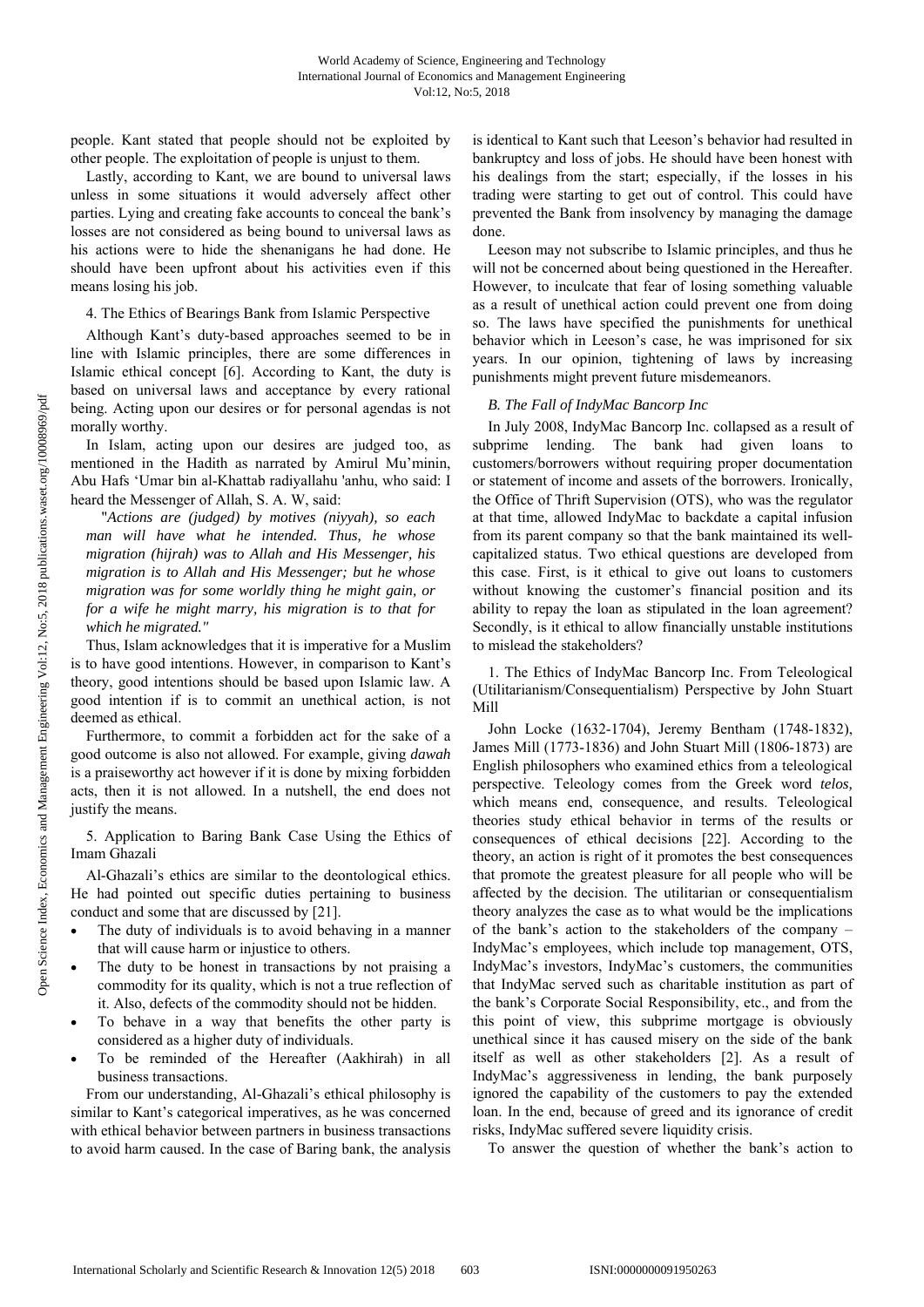mislead stakeholders by portraying the bank as being in a stable condition is ethical or unethical, the utilitarian/ consequentialism look at what would be the impact or implications to the stakeholders of the bank [2].

- $\triangleright$  To the employees and management of IndyMac who were aware of the impending collapse before it actually occurred, guided by their optimist projection that the bank would recover from capital deficiencies, such action was done to maintain its reputation and credibility in the eyes of the stakeholders. By obtaining approval from the OTS to backdate capital infusion from its parent company, the bank may defend such action on the basis that it was part of the bank's efforts to sustain its operation i.e., to avoid losing its well-capitalized status.
- $\triangleright$  To the OTC, i.e. the regulator's decision to allow the bank to backdate a capital infusion caused its reputation as supervisory authority to deteriorate because the bank finally collapsed.
- With regards to the treatment given by the supervisory authority, i.e. the OTC, the ethical concern is that, by allowing IndyMac Bancorp to post the backdated entry, the bank has misled the investors' perception on the bank's real performance. Though the bank's employees were informed or knew the actual status of the bank, with such back-up and opportunity to hide the real situation, the investors who were the primary stakeholders of the bank were unaware of the bank's capital deficiencies.

Therefore, to the investors as well as customers/depositors, the bank had betrayed their trust to ensure accountability and fiduciary duty as well as transparency in providing them the up-to-date information and performance of the bank.

 $\triangleright$  To the bank's charitable institution that it served, IndyMac was not able to continue its corporate social responsibility contribution hence affected them too.

As utilitarian or consequentialism argues that the best ethical alternative is the one that will produce the greatest amount of net pleasure to all stakeholders, the act of subprime mortgage and hiding the true situation of the bank are unethical.

## 2. The Ethics of IndyMac Bancorp Inc, From Islamic Perspective

Despite the similarities between the Islamic and secular ethical view on IndyMac case, still there remarkable differences in approaching this case, in our opinion, Islamic approach seems to be more comprehensive. According to *Shari'ah* teaching, the violation of ethics In the IndyMac case, does not restricted only to the consequences of management actions, but more than that, the actions themselves are not ethical in Islam due to the violation of some Islamic principles. The IndyMac management performs some unethical practices which are considered against the ethics of Islam. In the IndyMac case, there are some Islamic principles are violated such as being greed, saying lies, and nonaccountability which are unethical according to Islamic teachings.

# 3. Being Excessive Greedy

It is obvious that, IndyMac was blinded by greed to the extent that it gave out loans without respecting any requirements for assessing the credit risk. The Center Responsible Lending's (CLR) investigation shows how the IndyMac is greedy when it is dealing with giving loans to customers who are not reliable to pay back the loan. For example, the Ben Butler, an 80-year-old retiree, received a loan to build a house [23]. Greedy practices such as this lead to the collapse of IndyMac.

Ethics from the Islamic perspective are totally against being greedy. The holy Quran and *sunnah* have clearly mention that people should seek wealth without being greedy because nobody will take more than what Allah has described for him before the time he is born. Allah says in Suraah Hud: 11:6,

*"There is no living creature on earth that does not receive sustenance from God. He knows its dwelling and resting place. Everything is recorded in the glorious Book."* 

It is narrated by Jabure Abin Abdillah on the authority of Ibn Maja that the Prophet (PBUH) said that:

*"Obey Allah and seek wealth without being greedy."* 

4. Lying

It had been reported by the CRL that IndyMac gave the loans based on false or fraudulent information. IndyMac inflated the incomes of its customers to justify giving out loans excessively [23]. The report stated that "The maximum Social Security benefit at the time was barely half that. Mr. Butler had no idea his income had been inflated by IndyMac or the mortgage broker who arranged the deal, his attorney maintains. Even if IndyMac was not the one that puffed up the dollar figure, the attorney says, it should have easily caught such an obvious lie."

Looking at the Islamic view on this issue, we find that Islam does not tolerate any kind of deception. Lying is totally against the Islamic teaching. Allah say in Holy Quran Suraah As Saff: 2-3:

*"O you who have believed, why do you say what you do not do? Great is hatred in the sight of Allah that you say what you do not do.*"

It is narrated by Abu Hurayra in Bukari and Muslim that the Prophet Mohammed (PBUH) said that:

*"The signs of the hypocrite are three: when he speaks he lies, when he promises he breaks his promise and when he is entrusted he betrays the trust.*"

## 5. Accountability

In the case of the IndyMac crisis, there was no accountability management policy to manage the fund and risk. There was also abuse of positions and the taking advantage of the institution to enrich unrealistic targets. In addition, IndyMac was engaging in extraneous loan activities which competed/interfered with or constrained a bank's primary responsibility. This brief note is aimed at deciphering what happened.

Accountability is an important aspect in Islam. According